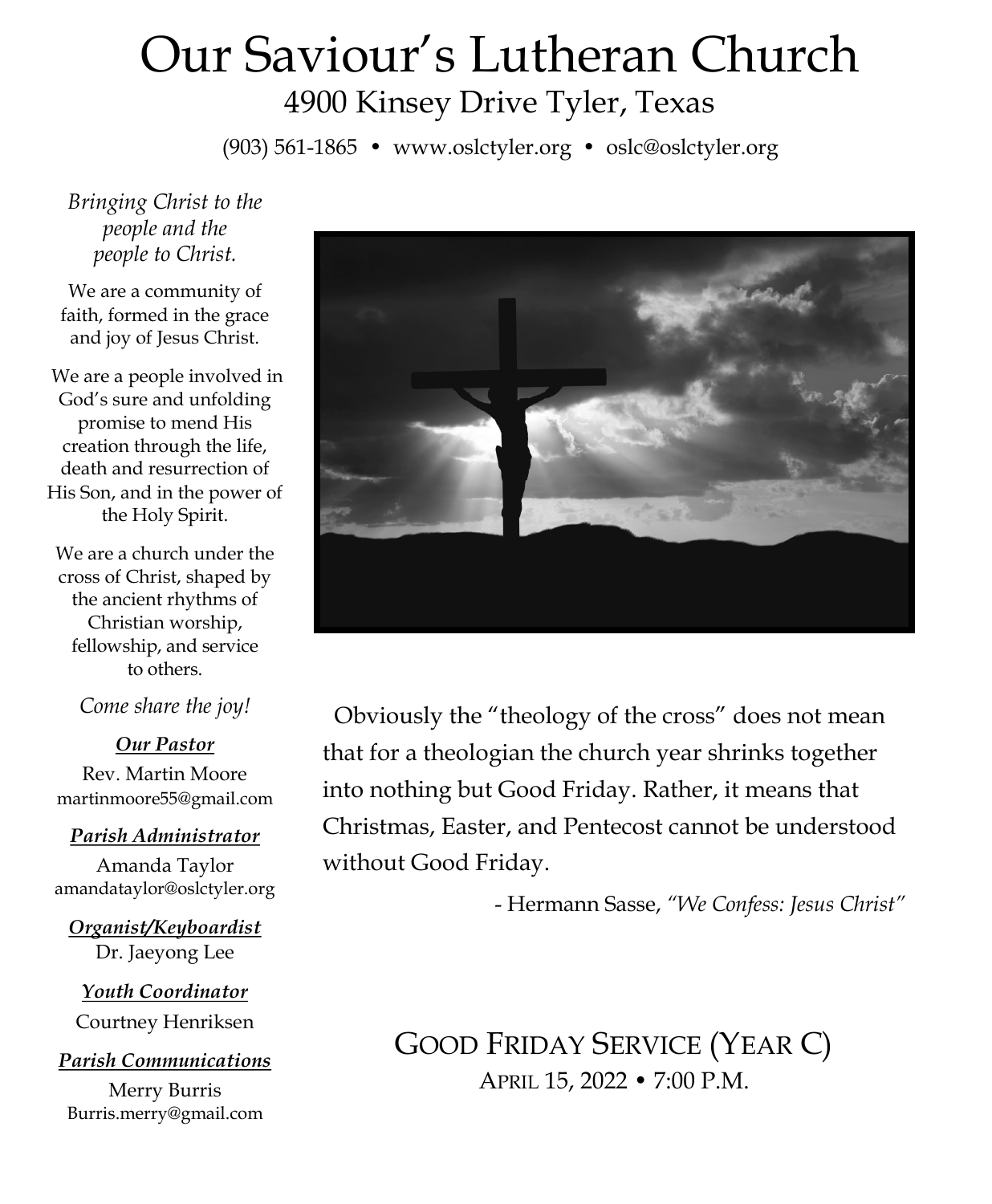#### **WELCOME AND EXPLANATION**

We welcome all who worship with us this evening. When Jesus hung upon the cross in the middle of the day, the sun stopped shining and darkness covered the earth. As the Lord of all creation died upon a tree, creation closed its eyes and bowed its head.

 Tonight, we gather to bow our heads at this great wonder: God's way of salvation within the world. Greater than all earthly temples, God forgives us in the temple of His Son. Greater than all of creation, God creates new life through the death of His Son. Greater than all earthly miracles, God restores all things in the destruction of the cross.

 Come now to sing, pray, listen, and meditate upon this great wonder. When His people were lost in sin, God opened for them the way of salvation, turning the horror of the crucifixion into a place of wonder, love, and praise.

This is a time for prayerful reflection on the part of God's children, though you may find it difficult to see and read by the end of the service. This serves to remind us of our spiritual blindness apart from the Holy Spirit.

## **PRAYER OF THE DAY**

P: Almighty God, look with mercy on your family of faith who are gathered here and across the world, for whom our Lord Jesus Christ was willing to be betrayed and given over into the hands of sinners and to suffer death on the cross; and who now lives and reigns with you and the Holy Spirit, one God, now and forever. Amen.

**C: Amen.**

HYMN: "WHEN I SURVEY THE WONDROUS CROSS" *LBW #482* 

1 When I survey the wondrous Cross On which the Prince of Glory died, My richest gain, I count but loss, And pour contempt on all my pride.

2 Forbid it, Lord that I should boast Save in the death of Christ, my God; All the vain things that charm me most, I sacrifice them to his Blood.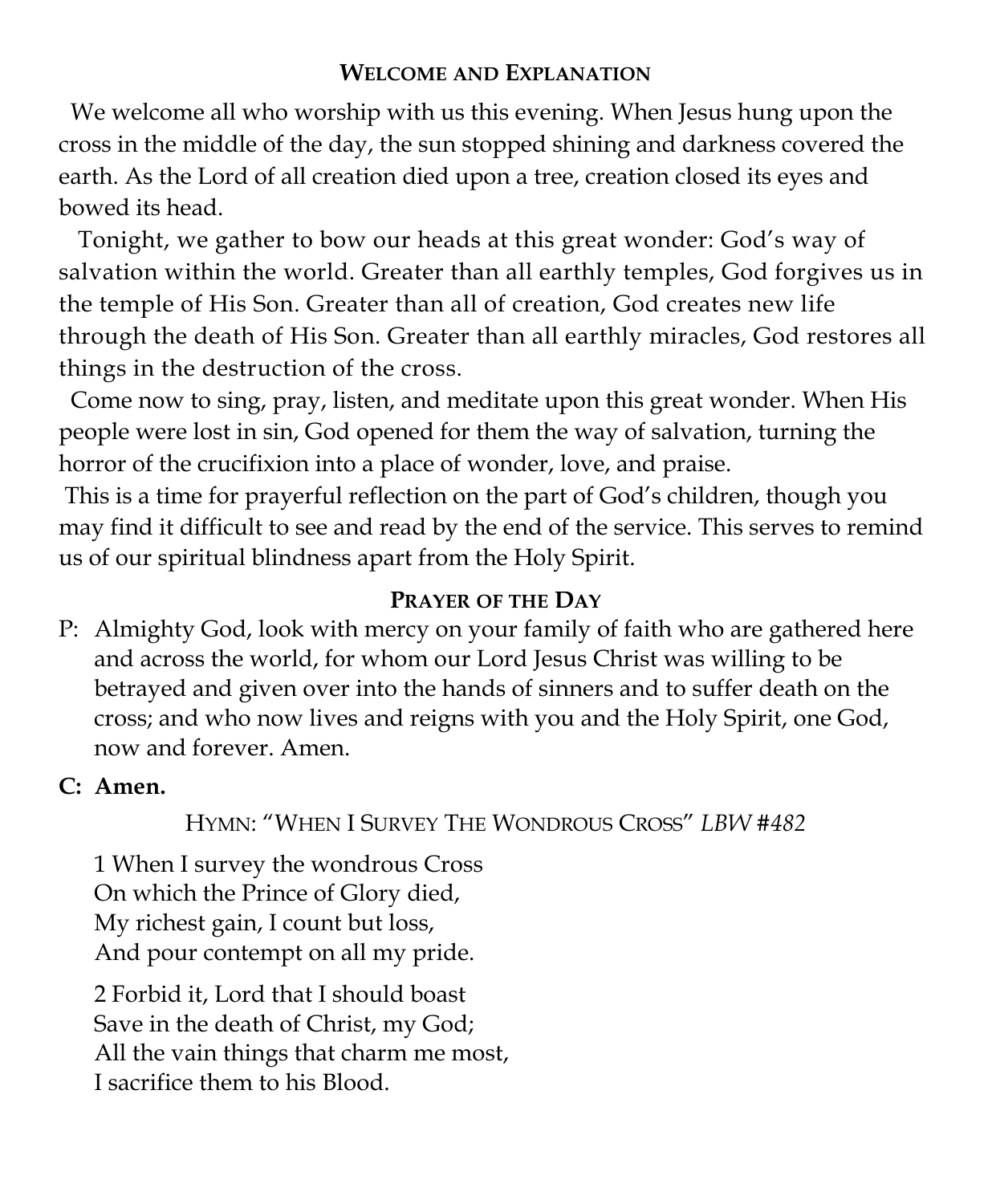3 See from his head, his hands, his feet, Sorrow and love flow mingled down; Did ever such love and sorrow meet, Or thorns compose, so rich a crown?

4 Were the whole realm of nature mine, That were an offering far too small; Love so amazing, so divine, Demands my soul, my life, my all.

# **THE LESSON:** ISAIAH 53:1-12

- P: Who has believed our message, and to whom has the arm of the Lord been revealed?
- **C: He grew up before him like a tender shoot, and like a root out of dry ground, He had no beauty or majesty to attract us to Him, nothing in His appearance that we should desire Him,**
- P: He was despised and rejected by men, a man of sorrow, and familiar with suffering. Like one from whom men hide their faces, He was despised and we esteemed Him not.
- **C: Surely He took up our infirmities and carried our sorrows, yet we considered Him stricken by God, smitten by Him and afflicted.**
- P: But He was pierced for our transgressions, He was crushed for our iniquities; the punishment that brought us peace was upon Him, and by His wounds we are healed.
- **C: We all, like sheep, have gone astray, each of us has turned to his own way. And the Lord has laid on Him the iniquity of us all.**
- P: He was oppressed and afflicted, yet He did not open His mouth, He was led like a lamb to the slaughter, and as sheep before the shearers is silent, so He did not open His mouth.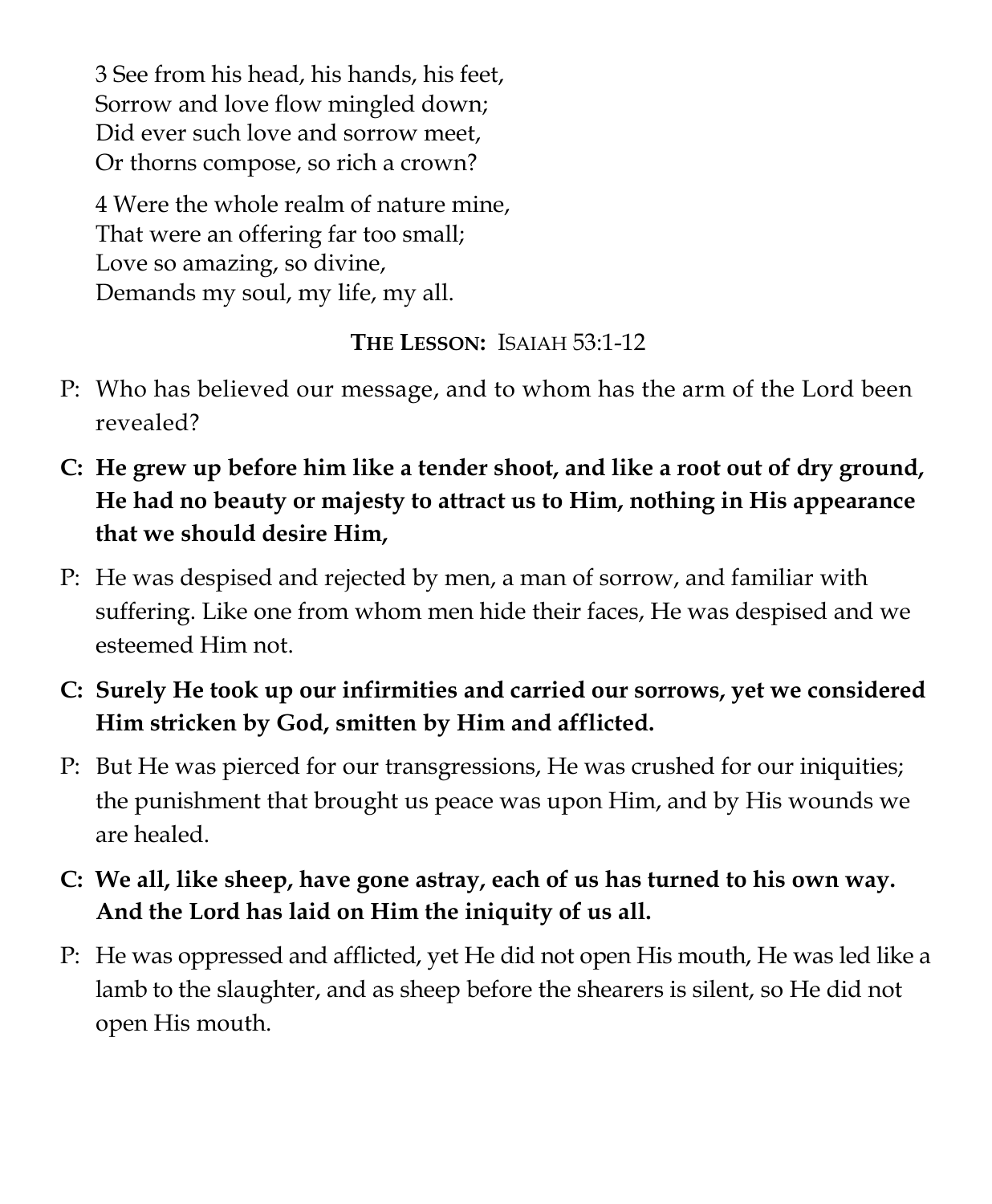- **C: By oppression and judgment, He was taken away; and who can speak of His descendants? For He was cut off from the land of the living; for the transgression of My people, He was stricken.**
- P: He was assigned a grave with the wicked, and with the rich in His death, though He had no violence, nor was any deceit in His mouth.
- **C: Yet it was the Lord's will to crush Him and cause Him to suffer, and though the Lord makes His life a guilt offering, He will see His offspring and prolong His days, and the will of the Lord will prosper in His hand.**
- P: After the suffering of His soul, He will see the light of life and be satisfied; by His knowledge my Righteous Servant will justify many, and He will bear their iniquities.
- **C: Therefore I will give Him a portion among the great, and He will divide the spoils with the strong, because He poured out His life unto death, and was numbered with the transgressors. For He bore the sin of many and made intercession for the transgressors.**

GOSPEL: JOHN 18:1-19:42

*( Please remain seated for the readings)*

HYMN: "WERE YOU THERE?" *LBW #93 (VSS. 1-3)*

1 Were you there when they crucified my Lord? Were you there when they crucified my Lord? Oh, sometimes it causes me to tremble, tremble, tremble. Were you there when they crucified my Lord?

2 Were you there when they nailed him to the tree? Were you there when they nailed him to the tree? Oh, sometimes it causes me to tremble, tremble, tremble. Were you there when they nailed him to the tree?

3 Were you there when they laid him in the tomb? Were you there when they laid him in the tomb? Oh, sometimes it causes me to tremble, tremble, tremble. Were you there when they laid him in the tomb?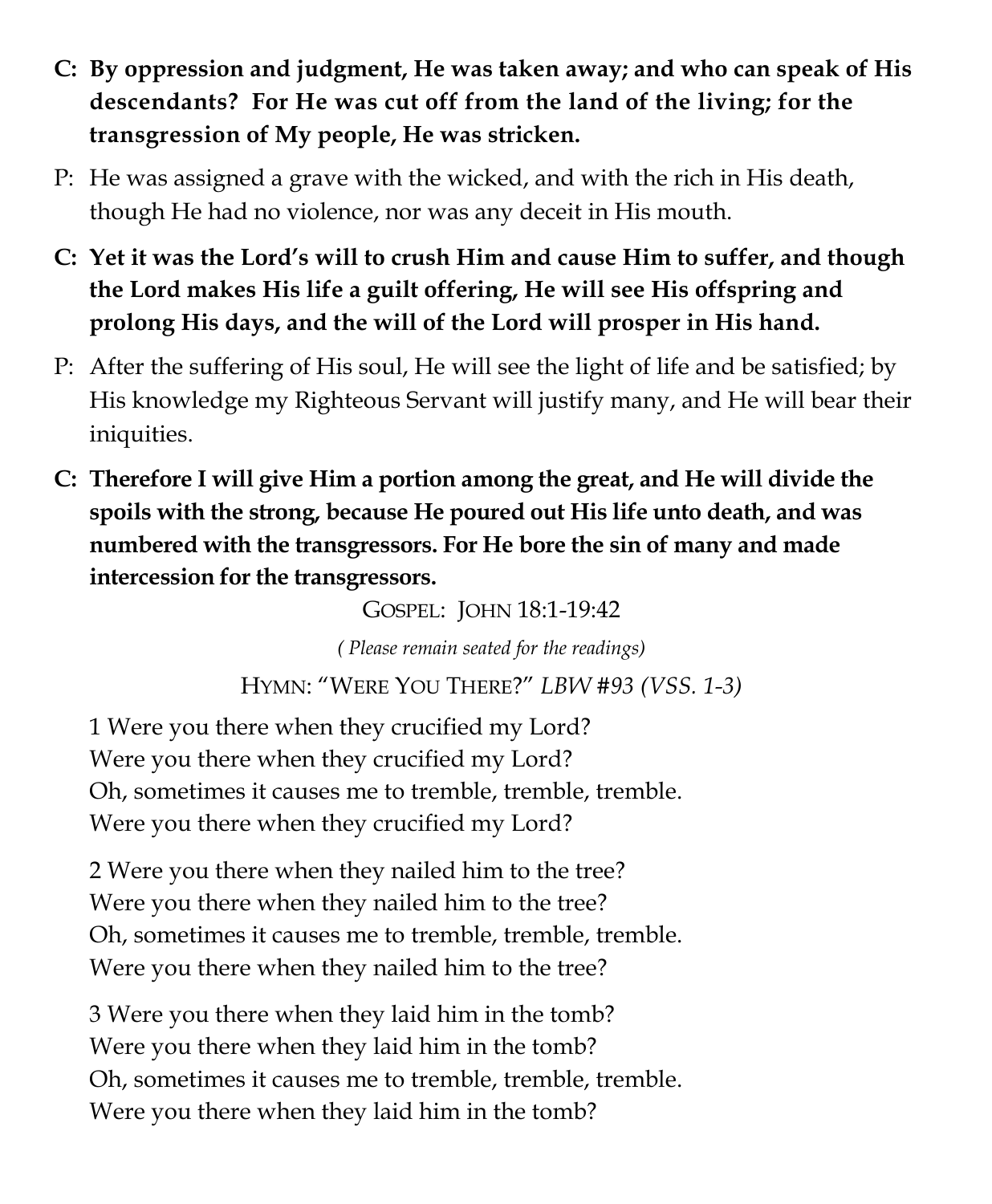# GOOD FRIDAY MEDITATION: PASTOR MARTIN MOORE

HYMN: "BENEATH THE CROSS OF JESUS" *LBW #107*  1 Beneath the cross of Jesus I fain would take my stand, The shadow of a mighty rock Within a weary land; A home within the wilderness, A rest upon the way, From the burning of the noontide heat And the burdens of the day.

2 Upon the cross of Jesus, Mine eye at times can see The very dying form of One Who suffered there for me. And from my smitten heart with tears, These wonders I confess The wonder of his glorious love, and my unworthiness.

3 I take, O cross, thy shadow For my abiding place; I ask no other sunshine than The sunshine of his face; Content to let the world go by, To know no gain nor loss, My sinful self my only shame, My glory all the cross.

The congregation is invited to **STAND**

P: We pray:

- **C: Lord Jesus, through life may we rest in Your hand, and in death may we commit ourselves also to Your care. We trust that it was for our eternal life that You died. Now, Lord, remember us in your kingdom and teach us to pray:**
- **C: Our Father, who art in heaven, hallowed be thy name. Thy kingdom come, thy will be done, on earth as it is in heaven. Give us this day our daily bread; and forgive us our trespasses, as we forgive those who trespass against us. And lead us not into temptation, but deliver us from evil. For thine is the kingdom and the power and the glory, forever and ever. Amen**

The congregation may be **SEATED**

HYMN: "JESUS, REMEMBER ME" WOV *#740 (Sing through four times, each stanza is softer than the one before it)*

Jesus, remember me when you come into your kingdom. Jesus, remember me when you come into your kingdom.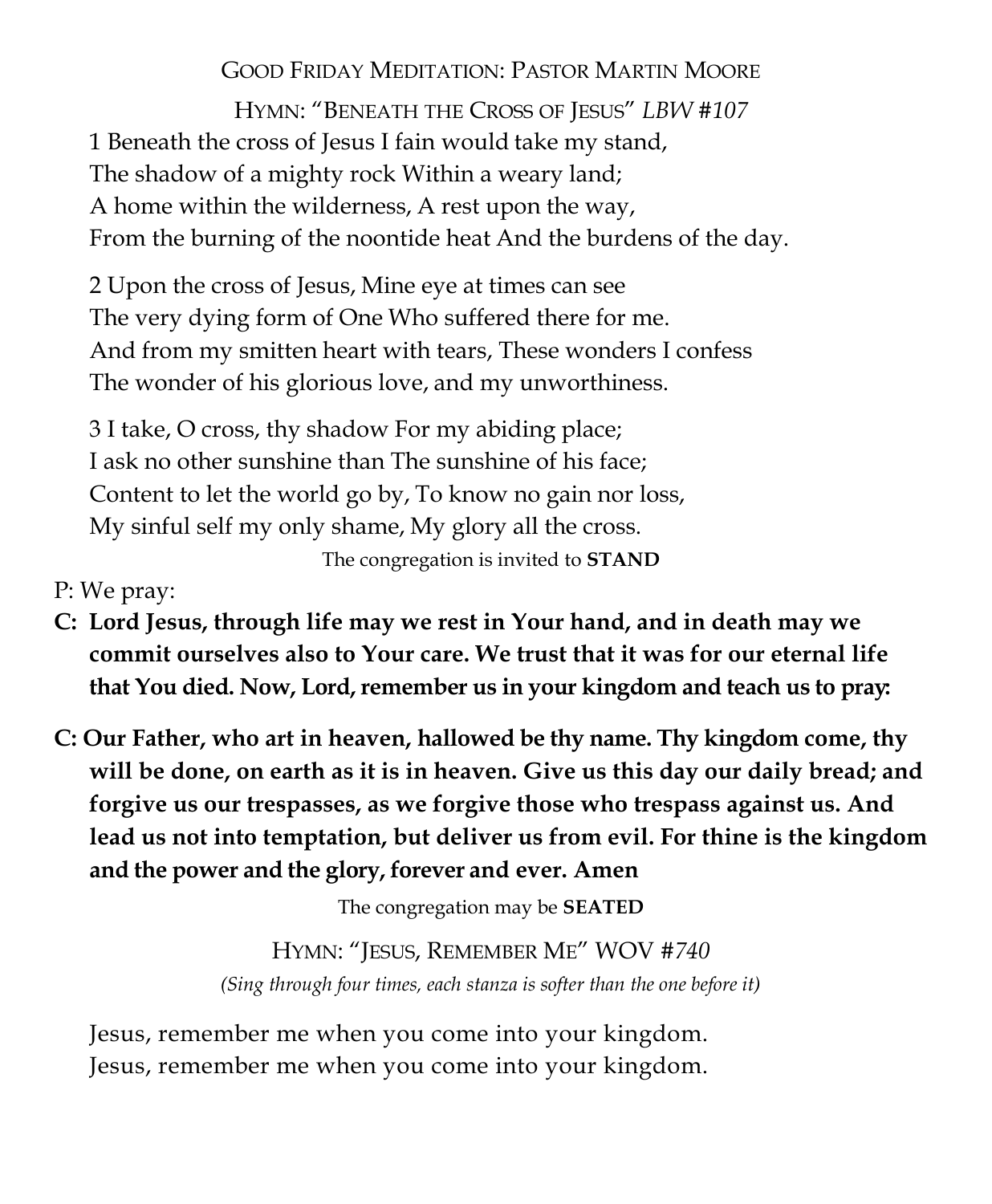## CLOSING REFLECTIONS

P: We will close this evening by placing nails in the container that is at the foot of the cross in the front of the church. This is a reminder that it is for our sin that Jesus died. Please come forward by the center aisle, and put your nail in the container. Then leave the worship area in silence by the side aisle. If you wish, you may remain for individual meditation and prayers.